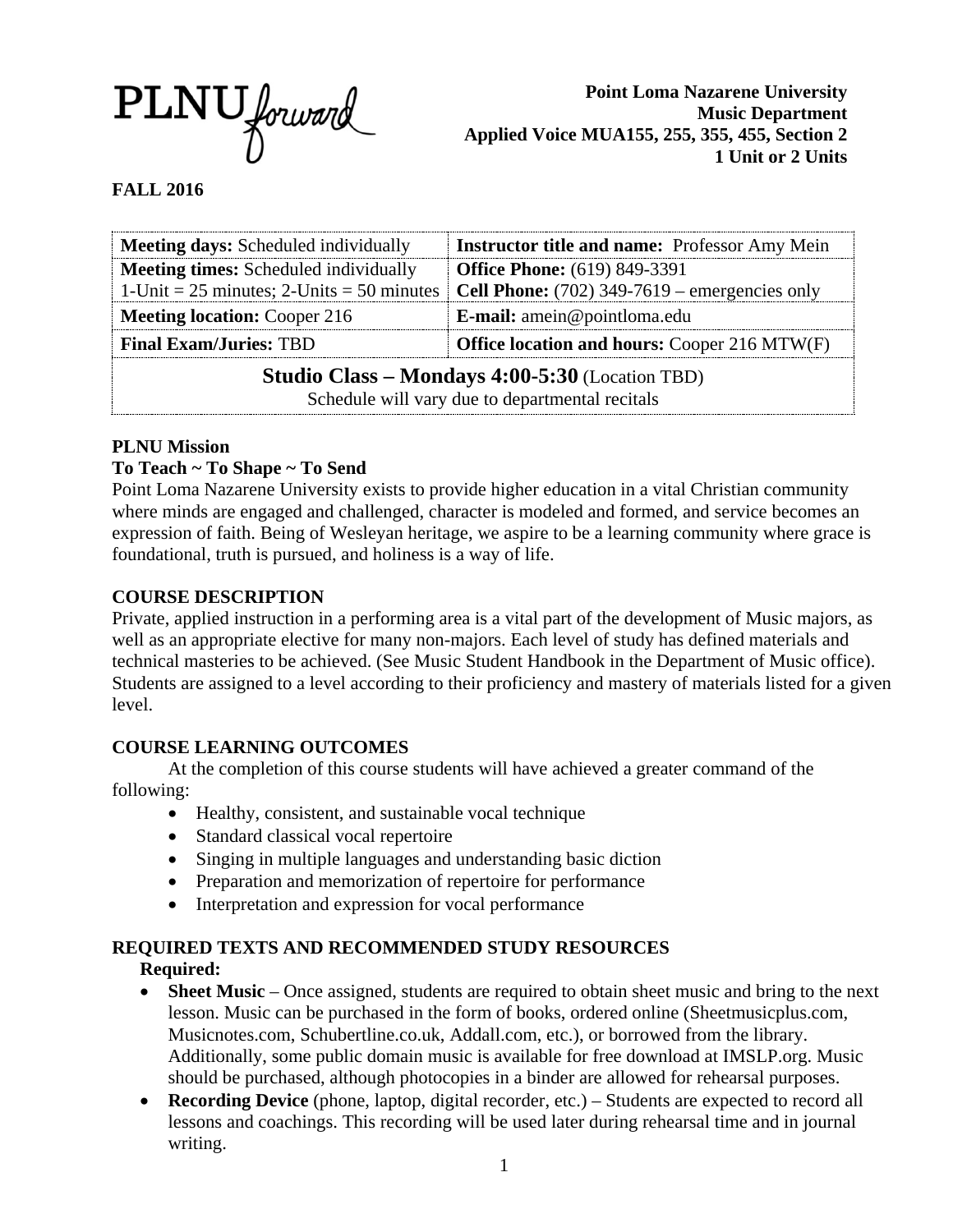- **Two - 3 Ring Binders** Students will use this to organize double-sided sheet music and to keep other related material. One binder is for your personal use and the other is for the instructor or coach.
- **Journal** Provided by Professor Mein. May incorporate participation on Canvas.

### **Recommended**:

- *The Naked Voice: A Wholistic Approach to Singing*, W. Stephen Smith.
- Devices or Digital Applications for pitch (pitch pipe) and tempi (metronome.)

### **EVALUATION**:

### **Method of Instruction:**

- Guidance and explanation of vocal topics at lessons and studio class.
- Assignment of a variety of songs/arias in multiple languages.
- Homework as an aid to ongoing vocal exploration.
- Exposure to various levels of student, faculty, and professional singers.
- Follow-up on outside rehearsal methods and time.

### **Grading Procedures:**

| Lesson Involvement                | 40%   |
|-----------------------------------|-------|
| <b>Studio Class Participation</b> | 20%   |
| Homework                          | 20%   |
| Final Performance/Jury            | 20%   |
|                                   | 100\% |

### **1. Lesson Involvement:** 40%

Evaluation based prompt and regular attendance, preparedness, and progress.

## **2. Studio Class Participation:** 20%

Students must perform a minimum of four times in studio class. Students are expected to be prompt, participate in classroom discussions, and be attentive, respectful audience members.

### **3. Homework:** 20%

Assignments are completed as specified by instructor and submitted in a timely fashion. Assignments will include, but are not limited to a report for each song assigned, IPA transcriptions of foreign languages texts, and weekly journal entries/practice log.

### **4. Final Performance/Jury:** 20%

See final exam policy below regarding requirements for majors and non-majors.

### **Grading scale:**

| А  | 93%-100% |
|----|----------|
| А  | 90%-92%  |
| B- | 87%-89%  |
| B  | 83%-86%  |
| B. | 80%-82%  |
|    | 77%-79%  |

| C             | 73%-76%      |
|---------------|--------------|
| $\mathcal{C}$ | 70%-72%      |
|               | 67%-69%      |
| ID            | 63%-66%      |
| D             | 60%-62%      |
| F             | $0\% - 59\%$ |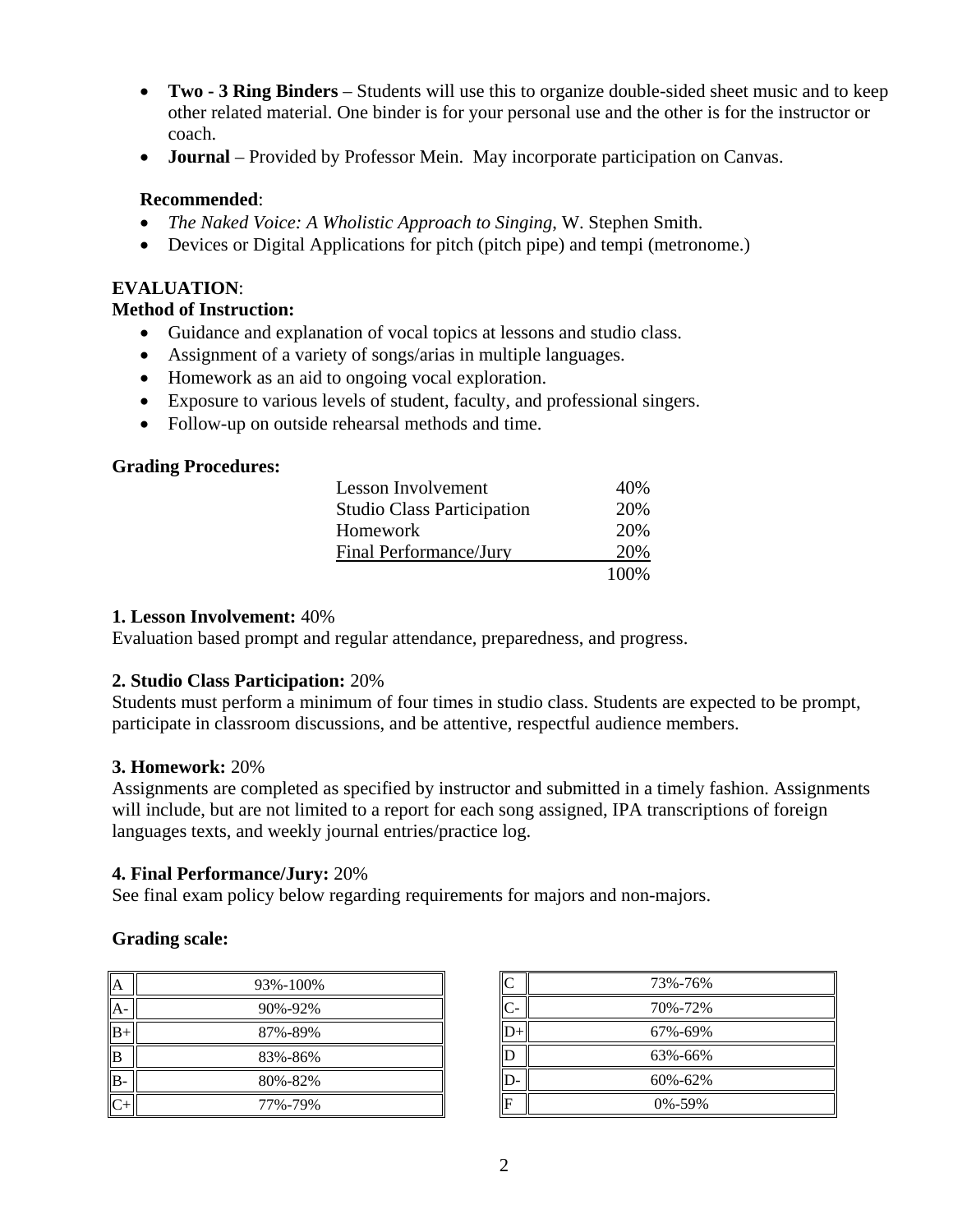**ATTENDANCE POLICY**: Scheduled lessons and studio classes will begin on time. Therefore, students should plan to arrive and enter the voice studio at least five minutes early so that no time is lost. Tardiness may negatively affect the lesson/studio grade. Please walk into the voice studio (do not knock on the door) and have a seat quietly until the lesson start time. One-credit lessons are 25 minutes in length and two-credit lessons are 50 minutes in length. Lessons may go over in length if agreed upon by both instructor and student.

Students are expected to attend all scheduled lessons and studio classes. Students are granted one unexcused absence (to be used for illness, emergencies, etc.) Further absences will only be excused only at the instructor's discretion and if notification is given to the instructor 12 hours before the scheduled start time. Absences beyond the allotted amount will negatively impact the Lesson Involvement and/or Studio Class Participation components of the grade and may result in a failing grade.

**MAKE-UP POLICY**: Unexcused lessons will not be granted a make-up time. Lessons that occur on school holidays will not be made up. Make-up lessons will be given only for excused absences and in the event of instructor cancellation. Make-up lessons due to excused absences are contingent upon instructor and student schedule availability. Professor Mein requests that in the event of an upcoming known absence, students make arrangements to switch lesson times with one another in order to avoid further scheduling accommodations.

**PROJECTS:** Students are expected to complete the guided journal provided by the instructor and bring it to every lesson and studio class. Further assignments may be given at Professor Mein's discretion.

# **TESTS**:

- Students will be required to perform all repertoire memorized in studio class past the fall break date (Oct 21.)
- A qualifying jury is required for advancement to MUA 355 at the time of the 255 jury. The exam will include the required repertoire, sight-singing, scales, and arpeggios.

**FINAL EXAMINATION POLICY**: All music majors with a voice emphasis and vocal scholarship recipients will be required to perform a jury as their final exam at the end of the semester during finals week. All repertoire performed on a jury must be newly presented by the student without having been presented on a previous jury. Additionally, the opening jury piece chosen by the student must not have been the sole piece performed that semester on a departmental recital.

Juries are conducted during finals week. Further details of dates and times will be given in studio class.

All other students will perform on the final scheduled studio class as their final exam.

**EXTRA CREDIT PROJECTS:** Vocal concert reports may be granted as extra credit opportunities if agreed upon by the instructor prior to the performance date.

**CELL PHONE USE**: Phones may be used as recording devices in private lessons. Out of respect for the musical rehearsals and performances of students in studio class, mobile devices are to be silenced and used only for self-recording for personal use.

**INSTRUCTOR AVAILABLITIY:** Office hours will be posted on the studio door (C216) and published electronically once the final schedule has been determined. Students may call, e-mail, or verbally request a private conference with Professor Mein.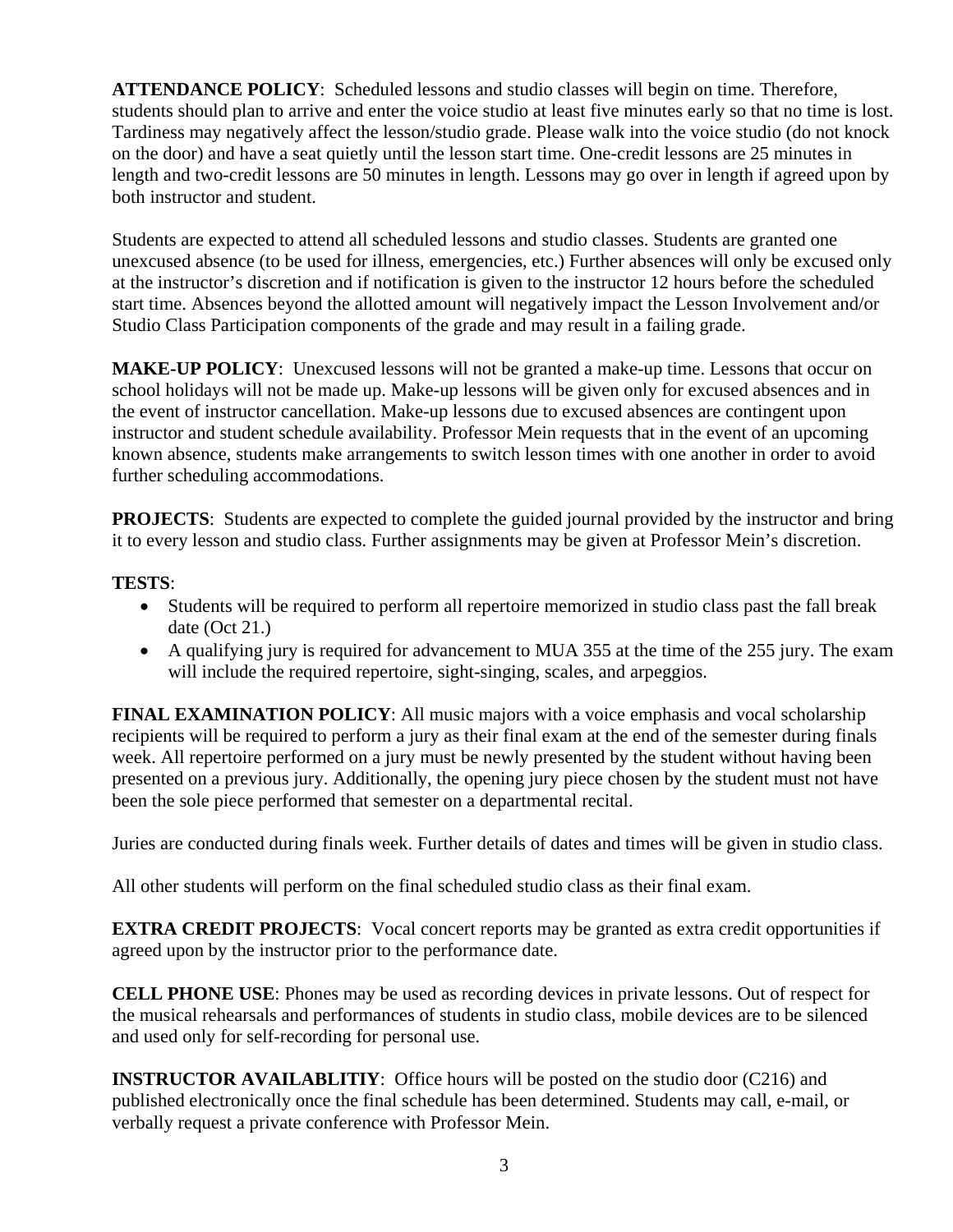**SPIRITUAL GOALS:** PLNU strives to be a place where you grow as whole persons. To this end we provide resources for our graduate students to encounter God and grow in their Christian faith. At the Mission Valley campus we have an onsite chaplain, Rev. Nancy Pitts who is available during class break times across the week. If students have questions, a desire to meet with Rev Pitts or prayer requests you can contact her directly at gradchaplainmissionvalley@pointloma.edu. In addition there are resources for your Christian faith journey available at http://www.pointloma.edu/experience/faith/graduate-studentspiritual-life

# **PLNU COPYRIGHT POLICY**

Point Loma Nazarene University, as a non-profit educational institution, is entitled by law to use materials protected by the US Copyright Act for classroom education. Any use of those materials outside the class may violate the law.

# **PLNU ACADEMIC HONESTY POLICY**

Students should demonstrate academic honesty by doing original work and by giving appropriate credit to the ideas of others. Academic dishonesty is the act of presenting information, ideas, and/or concepts as one's own when in reality they are the results of another person's creativity and effort. A faculty member who believes a situation involving academic dishonesty has been detected may assign a failing grade for that assignment or examination, or, depending on the seriousness of the offense, for the course. Faculty should follow and students may appeal using the procedure in the university Catalog. See Academic Policies in the Graduate and Professional Studies Catalog for definitions of kinds of academic dishonesty and for further policy information.

# **PLNU ACADEMIC ACCOMMODATIONS POLICY**

If you have a diagnosed disability, please contact Jean Moncada in the Center for Student Success (CSS) within the first two weeks of class to demonstrate need and to register for accommodation by phone at (619) 563-2849 or by e-mail at jmoncada@pointloma.edu. Ask your academic advisor or program director for any additional accommodation information.

## **PLNU ATTENDANCE AND PARTICIPATION POLICY**

Regular and punctual attendance at all classes is considered essential to optimum academic achievement. If the student is absent from more than 10 percent of class meetings, the faculty member can file a written report which may result in de-enrollment. If the absences exceed 20 percent, the student may be de-enrolled without notice until the university drop date or, after that date, receive the appropriate grade for their work and participation. See Academic Policies in the Graduate and Professional Studies Catalog for additional detail.

## **ADDITIONAL STUDIO GUIDELINES:**

**REPERTOIRE:** The repertoire will be predominantly classical and will include multiple languages. The individual requirements are as follows:

- Non-music major, 1-unit: 4-5 songs
- Non-music major, 2-units: 6 songs
- B.A. Music, lessons as an elective, 1-unit: 4 songs
- B.A. Music, voice emphasis, 1-unit: 4 in first year, 5-7 in subsequent years
- B.A. Music, lessons as an elective, 2-units: 6 songs
- B.A. Music, voice emphasis (M.E. and Ministry), 2-units: 6-8 songs
- B.M. Vocal performance majors, 2-units: 6-8 songs